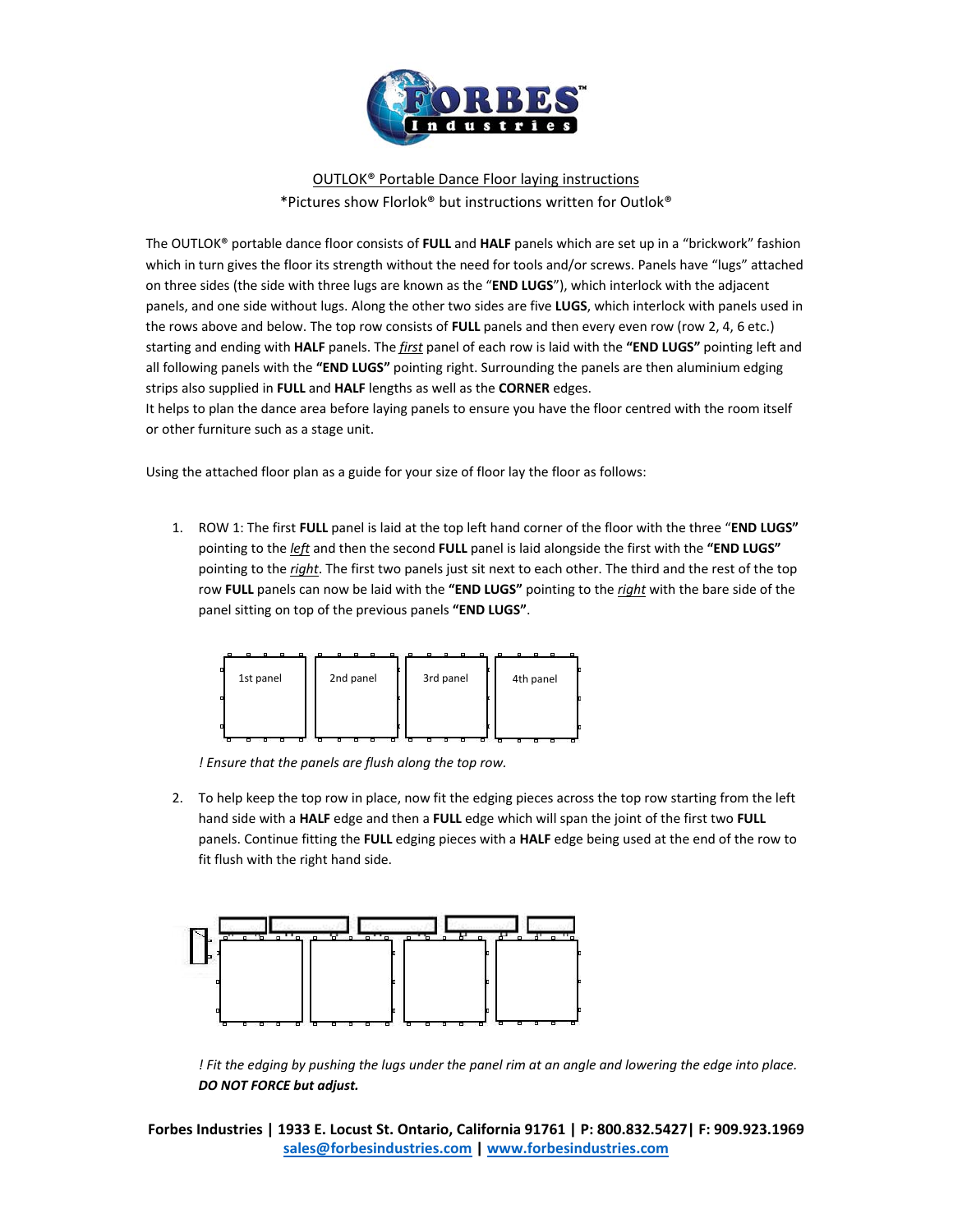

3. ROW 2: The second row starts with a **HALF** panel again on the left hand side. As for the first row, the **"END LUGS"** will point to the *left.* Now complete the row with **FULL** panels ending with a **HALF** panel, lugs pointing right.



! The five top LUGS on the panels used in the second and all following rows are designed to slide under the rim of the frame on the adjacent panel. Holding the panel at an angle of between 30° and 45°, slide the lugs under the panel above. When the two panel frames are touching along the whole length *of the panel, gently lower the panel into place.*

\*\* It may be useful to have a second person standing on the first row of panels so as to keep the top *row in place whilst linking the second row of panels.* 

If the panel frames are not square or not flush; DO NOT FORCE the panel down but simply adjust it *until resistance is removed and the panel lowers itself.*

4. ROW3: The third row is laid as the first row with **FULL** panels

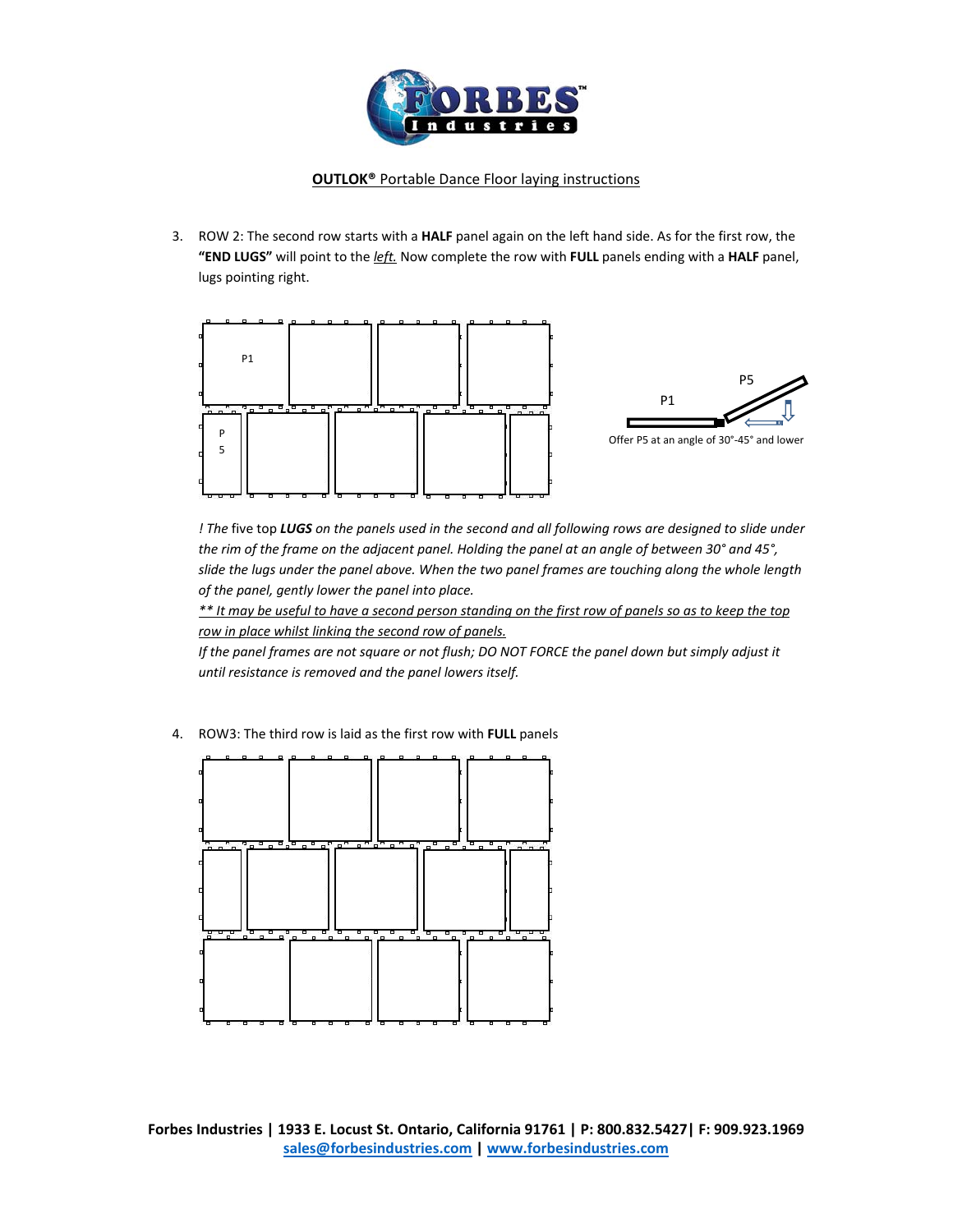

5. ROW4: The fourth row is laid as the second row starting and ending with a **HALF** panel.



- 6. FOLLOWING ROWS: Continue laying the floor in this fashion until the desired size of floor is achieved.
- 7. EDGING: now the edging can be completed. The top row should have laid in operation 2 above. Start now at the top right hand side with a **Right hand** edge piece followed by a **FULL** edge. Continue down the right hand side of the floor ending with a **left hand** corner edge.

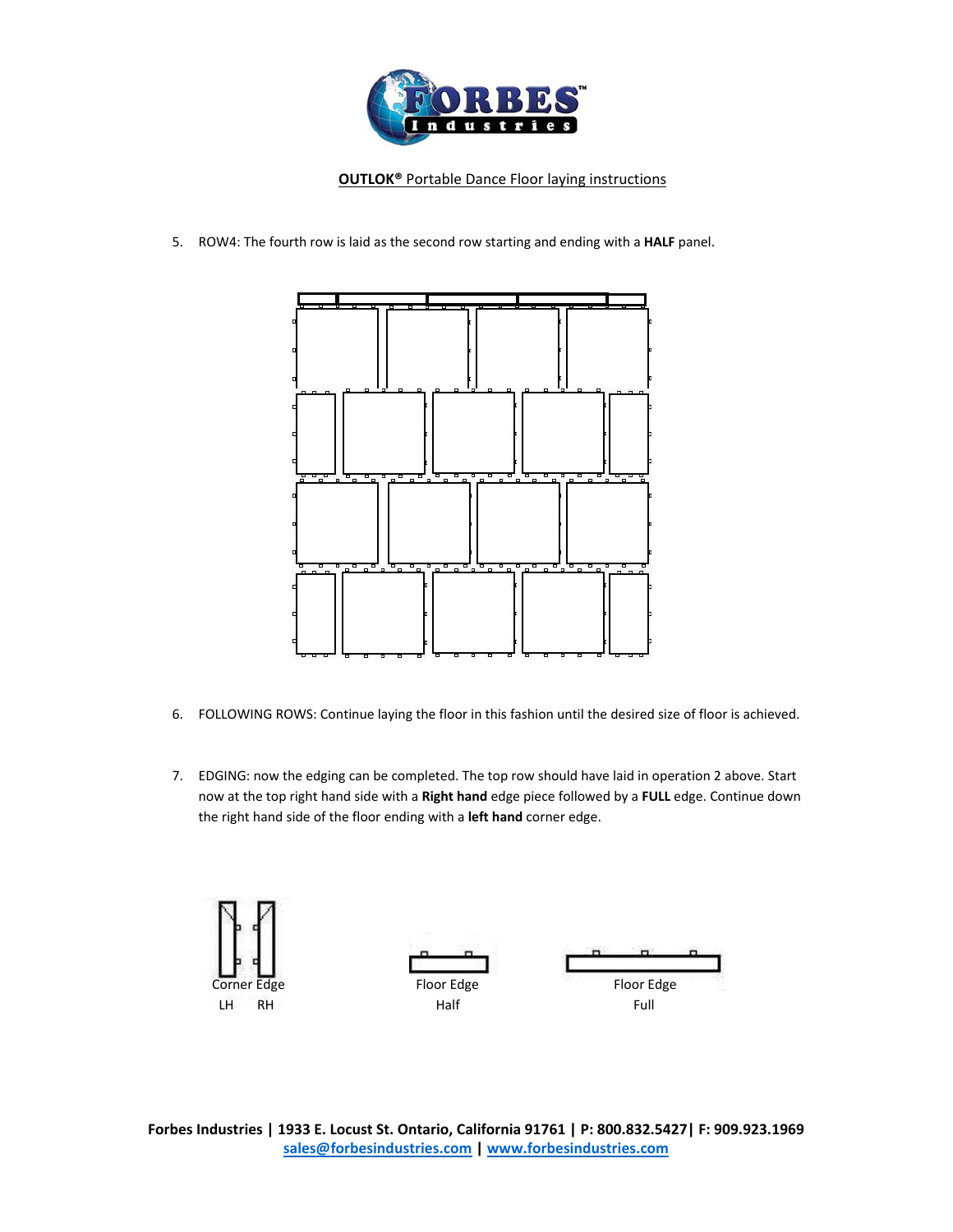

8. Continue across the bottom row from right to left starting with either a **FULL** or **HALF** edge depending on the last row of panels. Continue up the left hand side ending at the top left panel.



#### **OUTLOK®** Storage Cart

The NEW OUTLOK® storage cart is designed to store and transport a complete 15ft x 15ft (4.6m x 4.6m) portable dance floor complete. The maximum number of **FULL** panels which can be stored in a cart is 23 with a maximum of 4 **HALF** panels which are stored in the rack on the right hand side of the cart. If your dance floor is larger than this then the panels and edging will be split between multiple carts.

The panels are stored alternately face to face and back to back vertically using the lugs to support the panels in and above the support channels built into the cart with the edging stored in the sliding tray at the bottom of the cart.

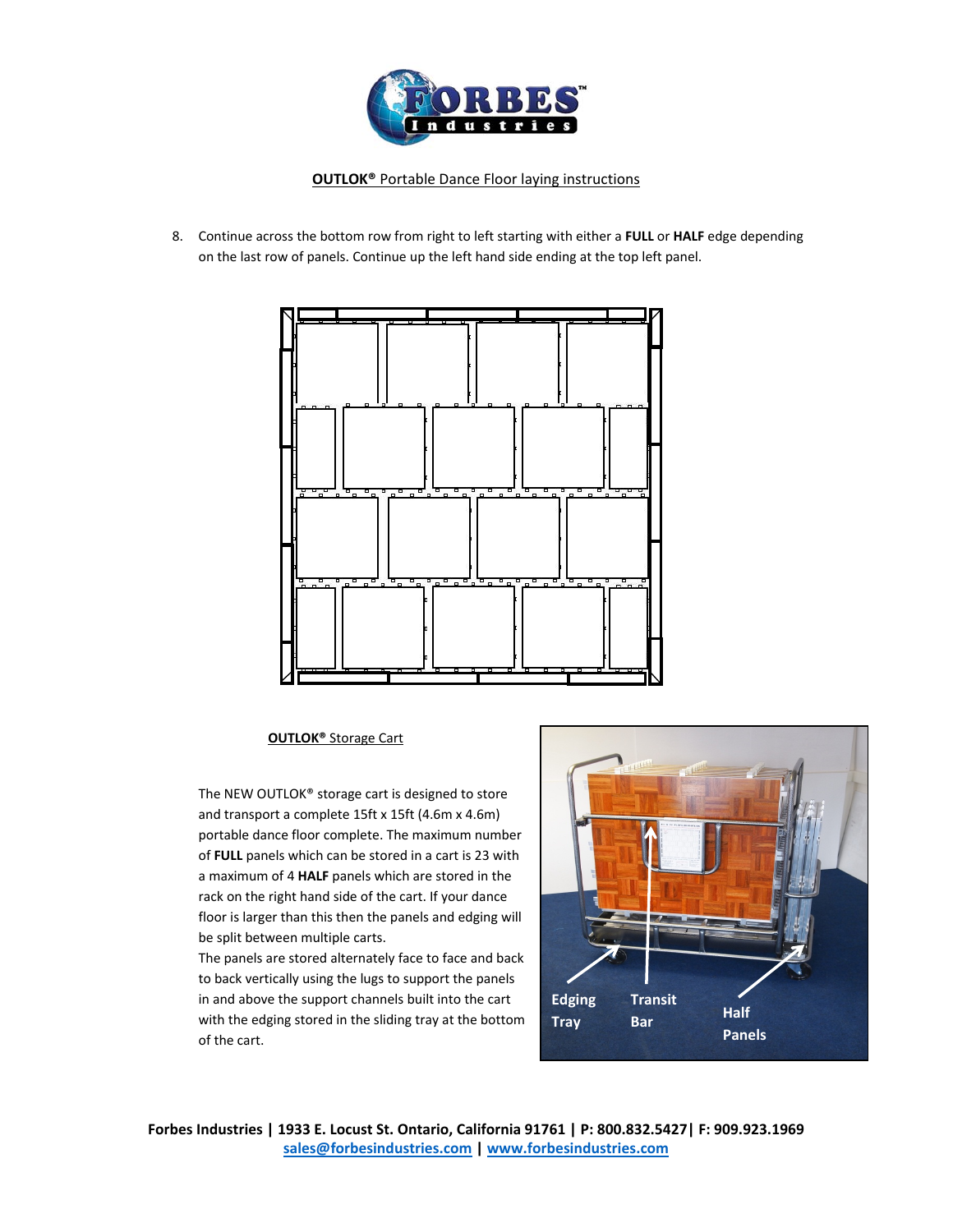

Loading the cart:

- 1. The first panel should be loaded vinyl face towards operator with the three **"END LUGS"** pointing down. The second lug on each side of the panel is inserted into the channel on the cart and the panel should be gently pushed to the rear of the cart.
- 2. The second panel is inserted with the vinyl face towards the first panel, again with the three **"END LUGS"** pointing down and the



second lug inside the channels on the cart. Push the panel down the channel to butt up to the first panel.

- 3. The third panel is inserted vinyl towards operator, **"END LUGS"** pointing up with the second side lugs in the support channels on the cart. The panel should slot against the second panel with the battens linking.
- 4. The fourth panel is inserted as for the third but vinyl face towards the third panel.
- 5. This action is continued (continue as per Para. 1) using the cart support channels for all panels as described above to a maximum of 23 panels.
- 6. Once complete fit the transit bar across the front of the cart.
- 7. Now load the **HALF** panels into the rack on the right hand side of the cart ensuring that panels are inserted face to face to avoid damage.
- 8. Pull out the sliding tray and carefully insert the edging. Do not force or drop the edging to avoid damage. Push the tray back in the cart once complete.